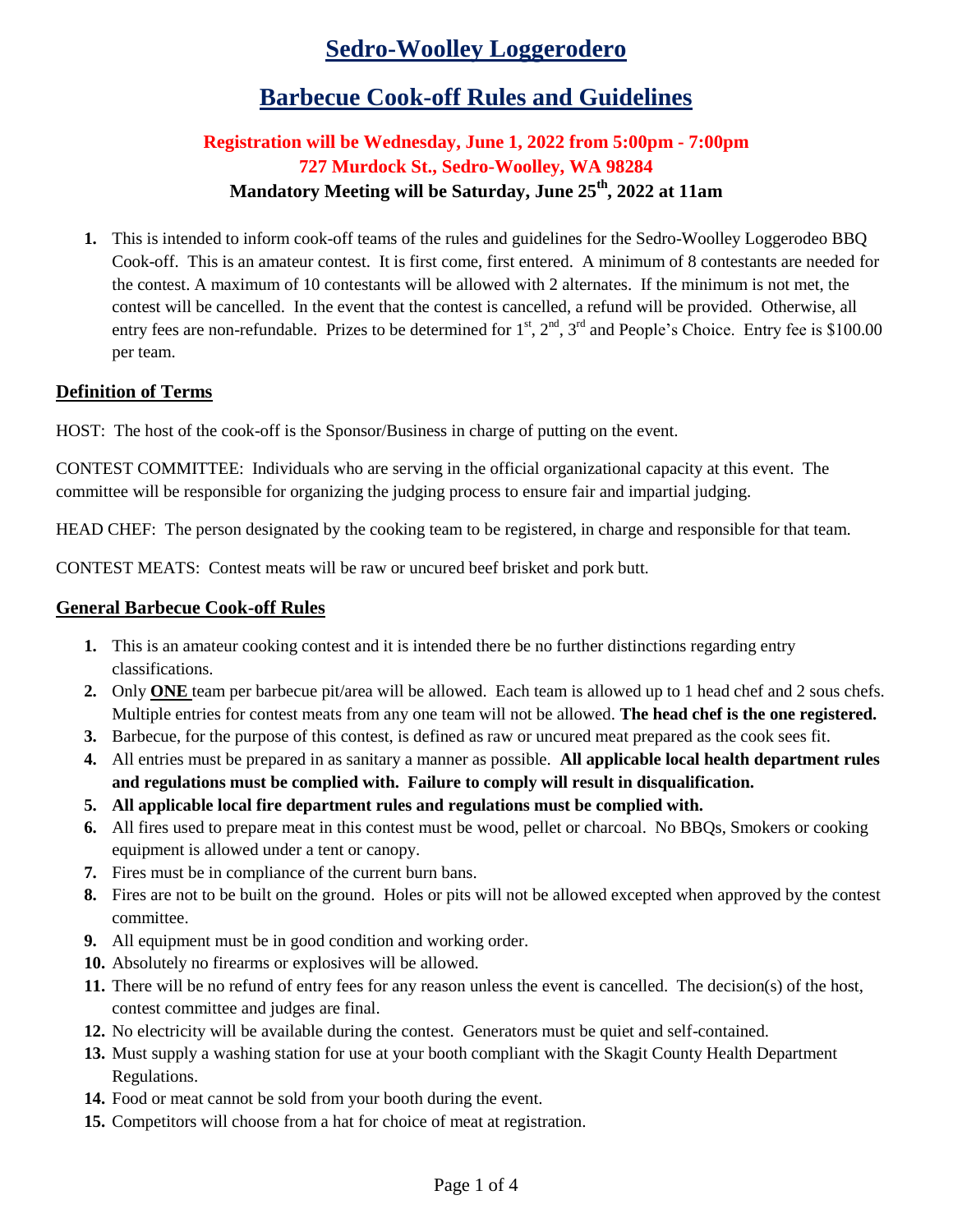#### **Cook/Team Responsibilities**

- 1. If at any time, the rules or regulations for this contest are not met, you will be disqualified with no refund. All rules and regulations must be met. Please check with Skagit County Health Department and the local Fire Marshal.
- 2. Each team is responsible for the maintenance and cleanup of its cooking area. The head cook will be responsible for the conduct and behavior of the team members and guests. Any team leaving its space in such a condition that the space requires additional cleanup other than your team will be disqualified from participation at future sanctioned events.
- 3. Any and all food and non-food garbage must be disposed of properly. No garbage cans will be available to use by the teams.
- 4. Coals, wood, chips and pellets must be disposed of in a safe manner. Please check with the local Fire Marshall.
- 5. Each cooking team will designate one person as the head cook and have up to two assistants.
- 6. Booth must be attended to at all times by you or your team and have a current Food Handlers Permit. Do not leave your area unsupervised at any time.
- 7. Each team should be equipped with a readily available and visible working fire extinguisher and a first aid kit. Minimum of a 5lb. ABC required.
- 8. A temperature log must be filled out for inspection. (We will provide)
- 9. Raw foods and cooked foods must be kept separate from each other whether in containers or on bbq equipment. **All foods temperatures must adhere to the Skagit Health Department Regulations**.
- 10. Food must be protected from any source of contaminant. (Dust, bugs, coughing, etc.)
- 11. Sanitization buckets/stations must be set up during the competition.
- 12. Utensils and thermometers must be sanitized and stored in dry, clean containers. Utensils changed every 2 hours.
- 13. All equipment and surfaces must be clean and sanitized at all times.
- 14. Gloves must be worn at all times.
- 15. The entire team must maintain good personal hygiene, proper hair restraints and clean clothing during the event.
- 16. All amplified sound systems should be used in moderation throughout the cook-off. **A "quiet time" period will be in effect between 10 p.m. and 7 a.m. on contest nights.** The excessive and/or continued disturbing use of equipment will not be allowed during this time period. Anyone refusing to abide by this rule will be removed from the cook-off site.
- 17. The use of alcoholic beverages will be grounds for disqualification. Under NO circumstances, are alcoholic beverages to be sold or offered in any form to the general public, or the cook-off teams. Consumption of alcoholic beverages and drugs are not allowed during any and all hours of the contest.
- 18. Competing cooks are not allowed to judge and judges are not allowed to cook. Judges must not be associated with any cooking team or member in any way that would cast suspicion upon the integrity of the judging process. These rules are intended to be fair and equitable to each and every contest.
- 19. Meat for the contest will be checked out upon arrival at the start of the barbecue.
- 20. Check-in for overnight cooking will be July  $2<sup>nd</sup>$  between 7-8 pm or July  $3<sup>rd</sup>$  at 6 am.
- 21. Any rules or regulations not followed or met during the contest, will result in a disqualification with no refund to the registrant or team.

#### **Judging Turn-In Requirements**

- 1. No sauces, garnishes or foil will be allowed in the judging container. Sauces may be used during the cooking process but cannot be applied for entry presentation or judging. Containers for judging will be provided for you.
- 2. Each contestant should submit sufficient product, sliced to facilitate adequate judging. A 2 ounce portion per judge.
- 3. A blind judging system will be utilized in all judging categories. Judges will reevaluate if there is a tie.
- 4. All entries will be scored on a scale of 1 through 10 in each of the judging criteria, with 10 being the best.
- 5. There should be no tags or identifying marks remaining on the meat after it has been cut and put into containers.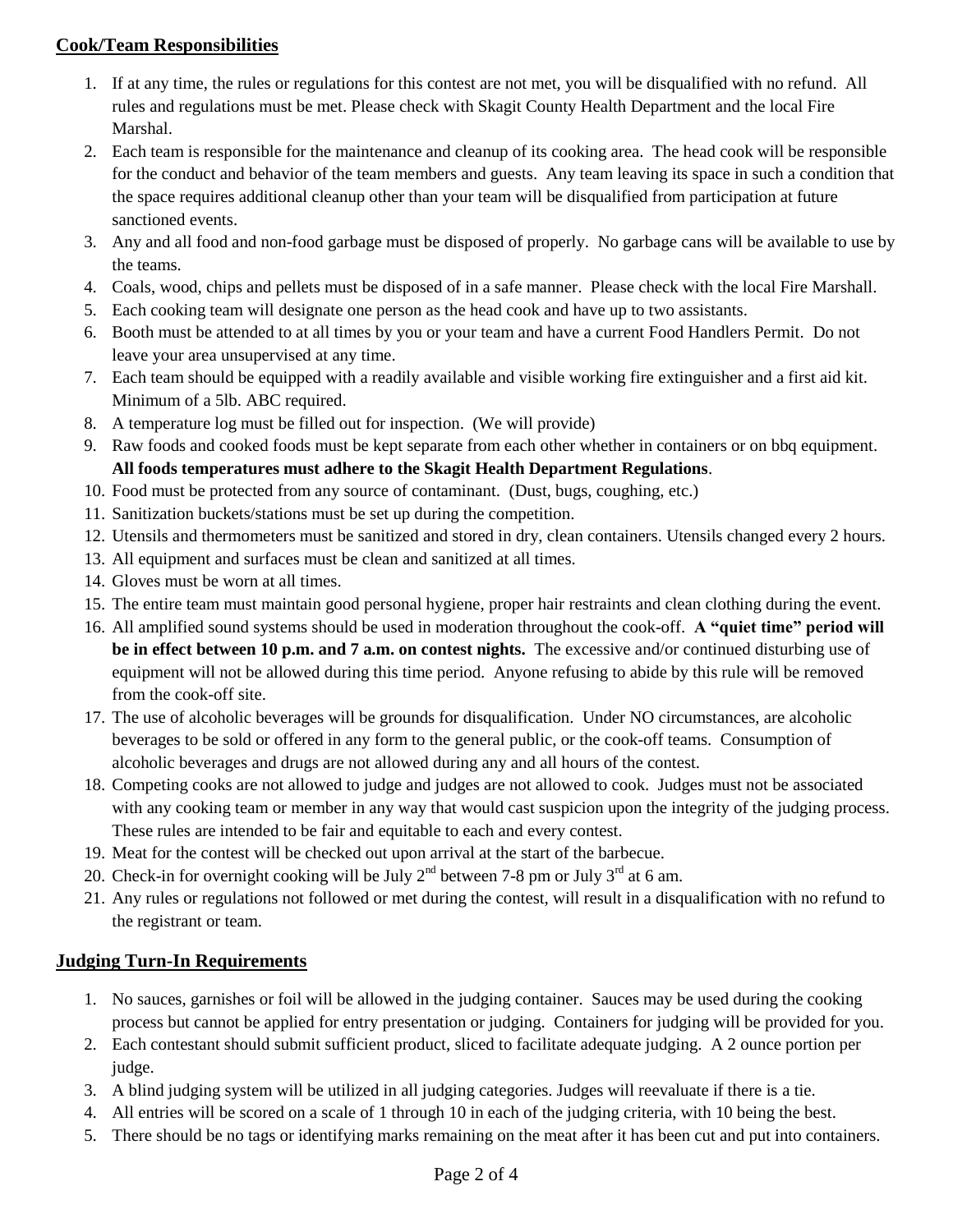## **2022 Loggerodeo Barbecue Cook-off**

I would like to participate in the 2022 Loggerodeo ™ Amateur Barbecue Cook-off. I understand that in order to do so, all persons must follow the rules and regulations. Failure to do so will result in disqualification. I also understand there is a fee associated with being a barbecuer at this event and agree to pay said fee. I and/or my team also understand the indemnity agreement below. I and/or my team understand that I will be held liable for the actions of myself and my team. Please provide a copy of your menu and insurance certificate. You will be required to commit to the event date of July 3<sup>rd</sup>. The trailer, tent or vessel used must be self**contained. There are no water hookups or electricity hookups available.** The public contest hours are 12:00 pm to 2:15 pm. Judging will be at 2:30 pm with winning announcements to follow. A rough area of 10'x 20' will be allowed per barbecue and team. Access to the event for participants to set up will be available at an earlier time. Parking of non-barbecuer vessels (trucks or suvs, etc) will be available at a close location. The fee is \$100.00 per barbecue and team.

| Name of Head Chef/Barbecuer (PLEASE PRINT) |              |          |
|--------------------------------------------|--------------|----------|
| Address                                    |              |          |
| City                                       | <b>State</b> | Zip Code |
| Phone Number                               | Email        |          |

Vehicle, Tent Size or Trailer Length (tongue to bumper)

I and/or my team have read and understand all the foregoing Rules and Regulations.

\_\_\_\_\_\_\_\_\_\_\_\_\_\_\_\_\_\_\_\_\_\_\_\_\_\_\_\_\_\_\_\_\_\_\_\_\_\_\_\_\_\_\_\_\_\_\_\_\_\_\_\_\_\_\_\_\_\_\_\_\_\_\_\_\_\_\_\_\_\_\_\_\_\_

\_\_\_\_\_\_\_\_\_\_\_\_\_\_\_\_\_\_\_\_\_\_\_\_\_\_\_\_\_\_\_\_\_\_\_\_\_\_\_\_\_\_\_\_\_\_\_\_\_\_\_\_\_\_\_\_\_\_\_\_\_\_\_\_\_\_\_\_\_\_\_\_\_\_

To the fullest extent permitted by law, Contractor shall indemnify, defend, and hold harmless the Sedro-Woolley Loggerodeo ™, the Sedro-Woolley Chamber of Commerce, City, agencies of the City and all officials, agents and employees of State, from and against all claims arising out of or resulting from the performance of the contract. "Claim" as used in this agreement means any financial loss, claim, suit, action, damage, or expense, including but not limited to attorney's fees, attributable for bodily injury, sickness, disease or death, or injury to or destruction of tangible property including loss of use resulting there from. Contractor's obligation to indemnify, defend, and hold harmless includes any claim by Contractor's agents, employees, representatives, or any subcontractor or its employees.

Contractor expressly agrees to indemnify, defend, and hold harmless the Sedro-Woolley , the Sedro-Woolley Loggerodeo ™, Chamber of Commerce and the City for any claim arising out of or incident to Contractor's or any subcontractor's performance or failure to perform the contract. Contractor shall be required to indemnify, defend, and hold harmless the Sedro-Woolley Chamber of Commerce and the City only to the extent claim is caused in whole or part by negligent or intentional acts or omissions of the City. I and/or my team have all permits, licenses, insurance, etc. required by the city, county, and state to operate a legal business. I and/or my team are of legal age (18 years or older).

In consideration for allowing me to participate, I and/or my team agree to indemnify and hold harmless the Sedro-Woolley , the Sedro-Woolley Loggerodeo ™, Chamber of Commerce and their agents, the City of Sedro-Woolley and their agents from expenses of whatsoever kind of nature, including attorney's fees incurred by reason of or in connection with participation in this event.

SIGNATURE OF HEAD COOK/BARBECUER DATE

CONTACT PERSON FOR EVENT (if different from above) DATE

Page 3 of 4